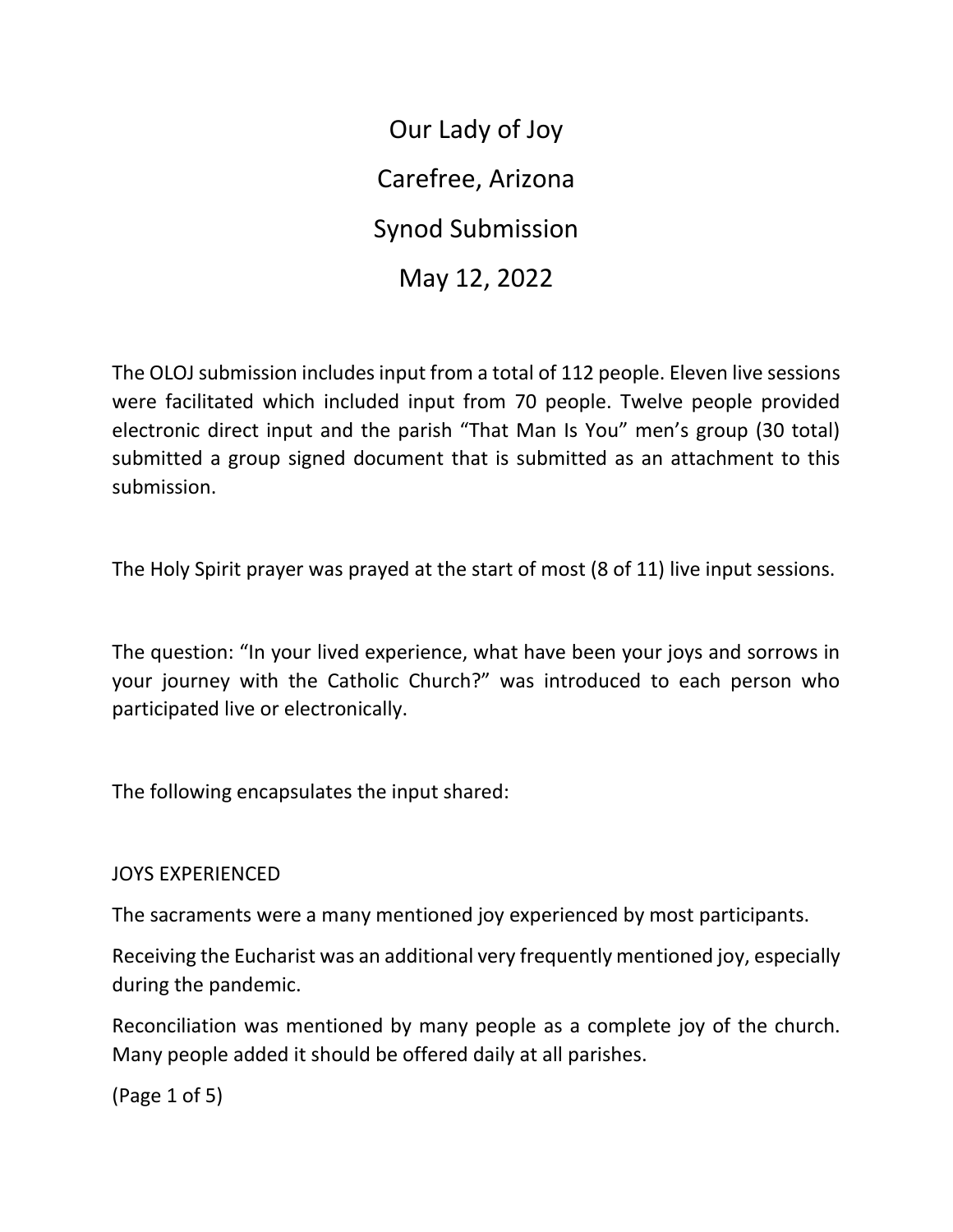Thankful that the church is open and welcoming to people who have left and returned to the church.

Pope John Paul ll: The positive results of his papacy – mentioned multiple times.

Art and music in our mass is a gifted addition to the mass.

Seeing Catholic nuns in habit is a wonderful confirmation of grace and faith. It is a wonderful reminder of sacrifice and daily prayer habit.

The Magisterium (conviction of truth) and the fruits of the Universal Church occupied all over the globe. The recognition of the faith in our entire world.

Catholic schools and social services that serve people of all faiths is a proud fact.

Frequent input of the fact that Catholic teachings have not changed over 2000 years when Jesus started the Universal (Catholic) Church. This fact versus other faiths that change their teachings to be compatible with society.

Love the fact we can refer to our faith as being originated by Jesus himself.

Beautiful, Loving, Kind, Rich, Universal and Powerful Theology.

There were several mentions of the depth, richness, and universality of our Catholic faith.

There were frequent mentions of the desire to access the traditional Latin mass.

Input from our RCIA Synod is best stated as: The tradition, beauty of the sacraments, the beauty of the Blessed Mother, the Magisterium, truth of the faith, the music, and art and the 2000 years of life and the conservatism of the faith.

Several people shared the joy of seeing people return to the faith and being a sponsor of the faith for a loved one. It strengthens their faith by overcoming doubts experienced in their faith journey.

There was a common input from most of the live sessions regarding the wonderful spiritual priests we are blessed with at OLOJ. It was also shared many times how blessed we are to have a holy Bishop who fully supports the teachings of our faith and doesn't bend to the secular society.

(Page 2 of 5)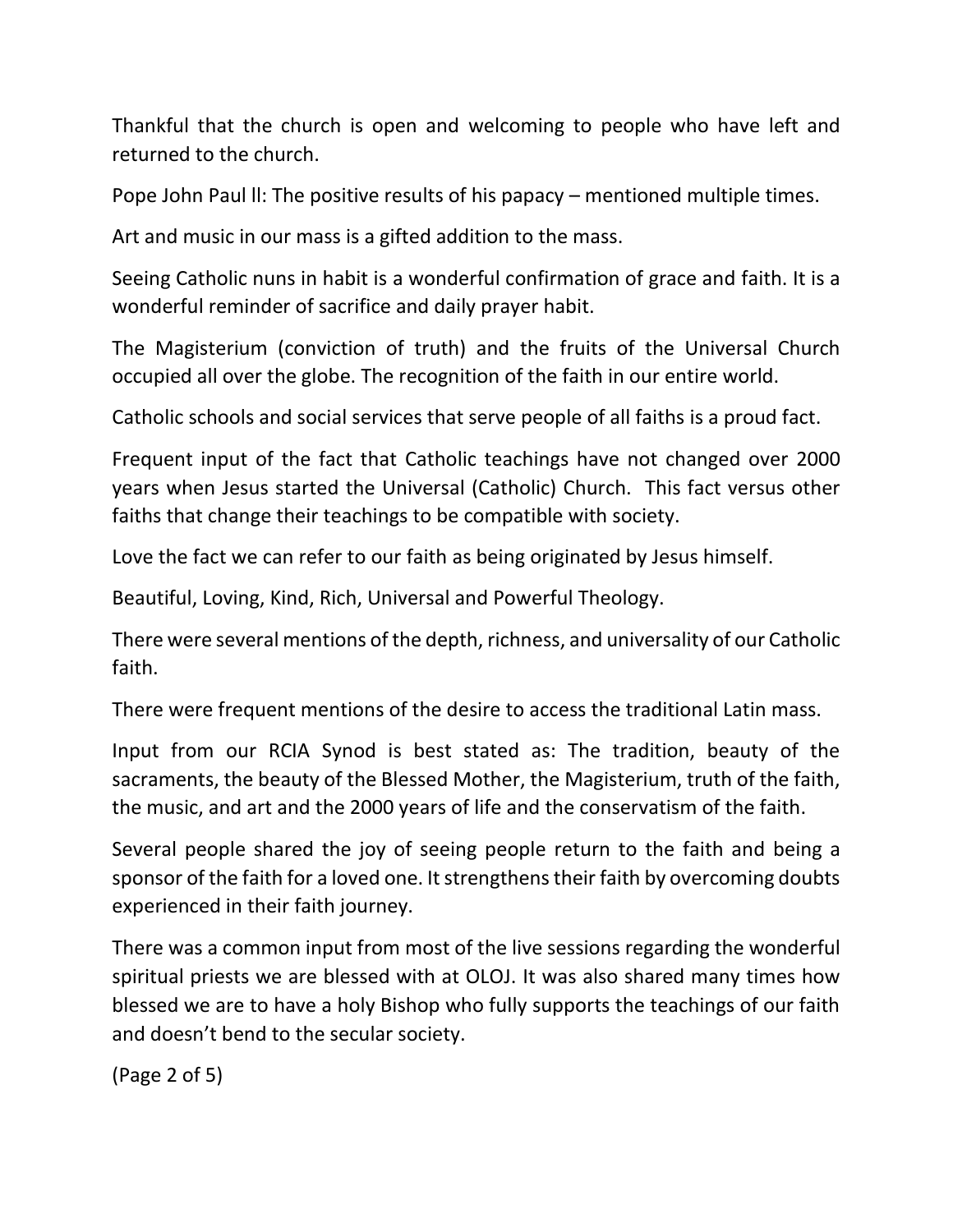The joy of belonging to a Kingdom of God and faith that includes the most diverse ethnicity and culture in our world of many people.

LIFE TEEN SYNOD INPUT

Love the community, religious education, being welcomed, volunteering, the retreats are wonderful, enjoy altar serving. The Teen Mass is great.

Summer programming – most fun summer I've ever had with Edge. Social elements are the joys, i.e. Catechesis of the Good Shepherd, Life Teen and Edge provide wonderful direction & joy.

"I was protestant, but the mass was wow  $-$  the most amazing thing"

OLOJ MIDDLE SCHOOL SYNOD INPUT

"The Edge program gives me the ability to bond through our faith."

"I love that Mass helps me unwind and connect with my faith."

"Edge helped me make friends after I moved across the country."

"I love when I can learn about my faith in fun ways."

## SORROWS EXPERIENCED BY THE PARTICIPATES

Much of the input included an urgency for much better catechesis to change the trend of our youth leaving the faith and enriching the adult education of our faith. "When you understand it, you don't want to leave it." Improved catechesis will change the declining trend of the number of Catholics who don't believe in the presence of our Lord in the body and blood.

A lot of input of concern with the direction of the church, i.e. Free masonry, the cancelling of priests who preach the truth and don't bend to the secular society, priests who are passive with Catholics who engage in grave sin such as abortion and gay marriage, and giving communion to those who support abortion. Catholic clergy leadership need to be succinct in teaching the Catholic Church doctrine.

(Page 3 of 5)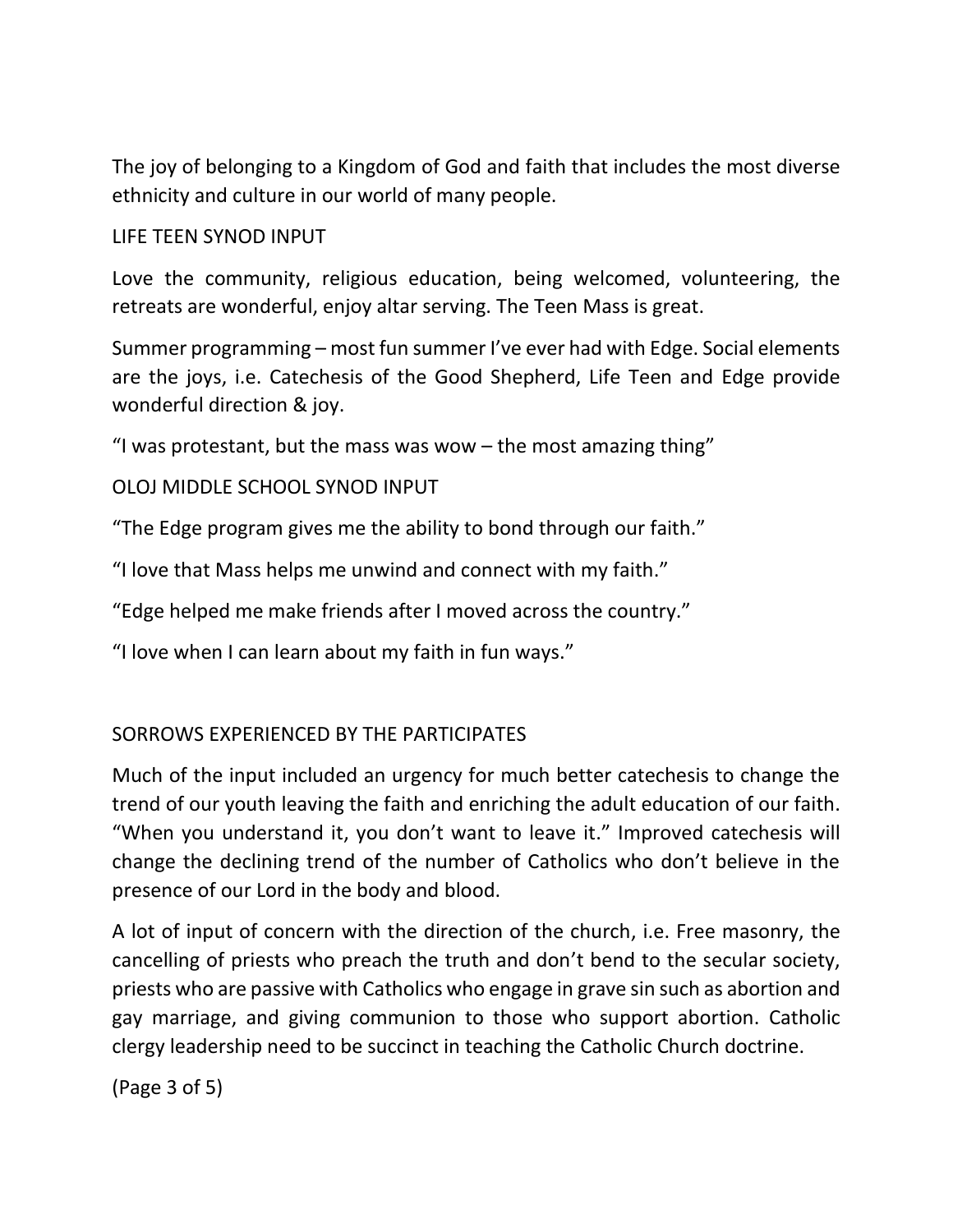Many are weak and afraid therefore send the very wrong message. It misleads and confuses many of our brothers and sisters, especially our youth.

"Our Bishop listened to the government instead of standing up for our right to attend mass at all costs." "The Bishop took the Eucharist away from us."

There was much input regarding disappointment and disgust regarding the closure of our churches during Covid. Where was the church leadership when we needed it? Churches never should have been closed was a common opinion in sessions.

Many shared their disappointment on the handling by the church's leadership of sex scandals – much too tolerant of abuse although most believe the handling of such is now on the right track.

Many shared the belief that the church is involved too much in politics. Stick to the teachings and let the chips fall. Many criticized Pope Francis in this regard and mentioned he should resign. Many feel the Pope is far too liberal with the teachings of the church. His public statements give support to people who support grave sin, i.e. abortion and gay marriage. Most participants in the sessions were critical of outspoken politicians who claim to be Catholic but do not support the teachings of the church yet are allowed to receive communion.

More accountability needed – too many scandals. The Catholic Church used to be held as the moral compass of society but not any more due to the leadership failures.

There were a small number of participates (4 or 5) who support allowing priests to get married. A larger number (10% or so) support allowing women to be given a more active role, i.e. be ordained as deacons.

Some input regarding Catholic Churches not being welcoming.

Input included: clapping for the choir during and after mass should not be allowed and gay men should not be allowed to join the priesthood.

There was input from several people regarding why our Catholic Universities allow liberal anti-Catholic teaching.

(Page 4 of 5)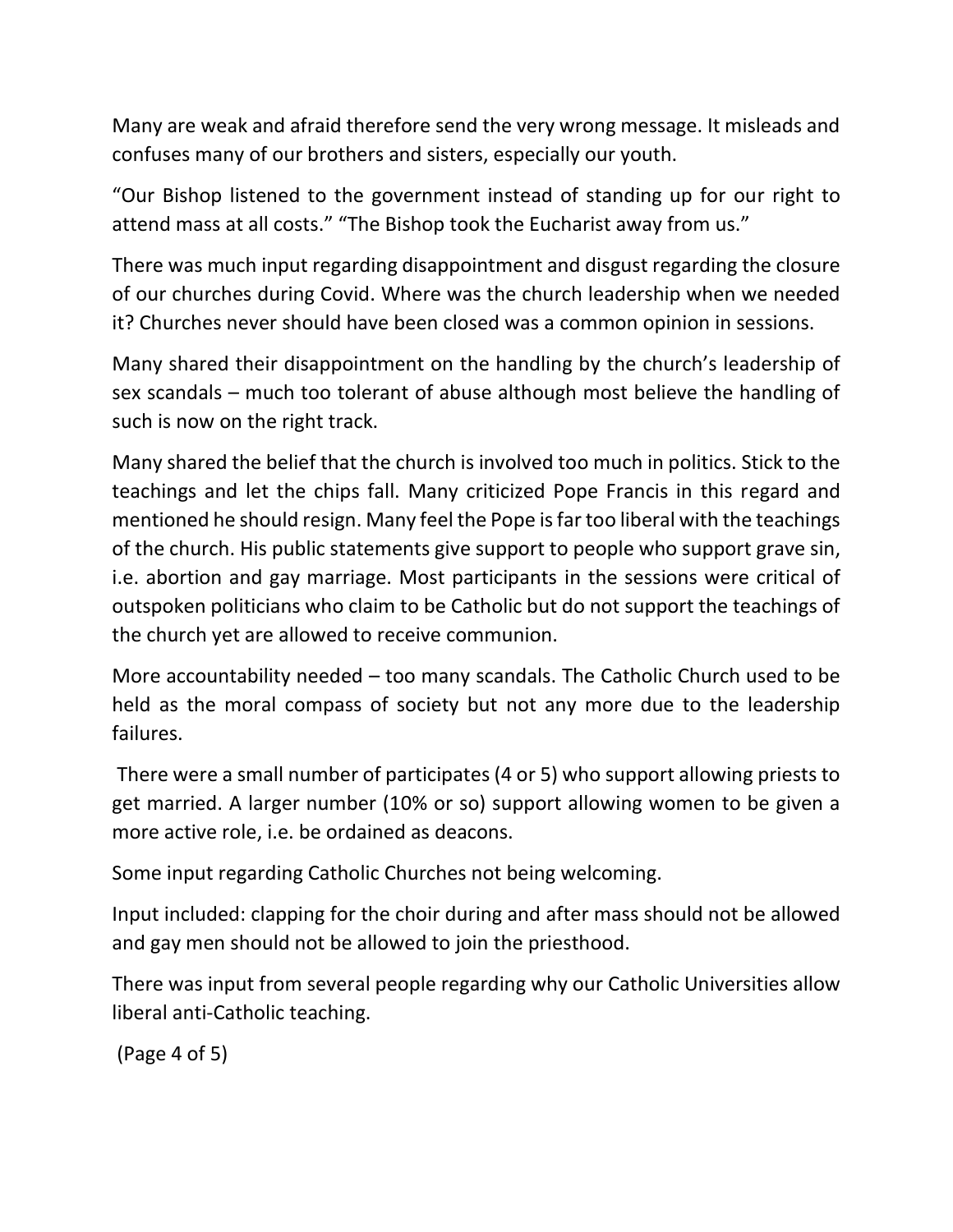Received a lot of input regarding disappointment with Pope Francis's leadership such as: "He is the problem." "He gets into politics." "Looking and listening to the Pope sometimes feels like looking and listening to Joe Biden." "Pope sits and does nothing." "Pope appears to be supporting behavior that goes against Catholic teachings." "I am disappointed in Pope Francis' leadership." "Pope Francis, please follow the teachings of our church." "Please retire Pope Francis."

## NOTEWORTHY QUOTES FROM PARTICIPATES

"The most sorrowful experience in the Roman Catholic Church for me is to be female, unmarried, with no children, because most every homily is surrounded by the word "family." I always find it difficult that I must be considered a second-class Catholic."

"Single lay persons should be prayed for in the Petitions of the Faithful. Families are always prayed for, but not groups of single individuals."

Great sorrow – "The appointment of liberal bishops and cardinals who bend the faith to suit their own purposes and to appease liberal members of their flock."

(Page 5 of 5)